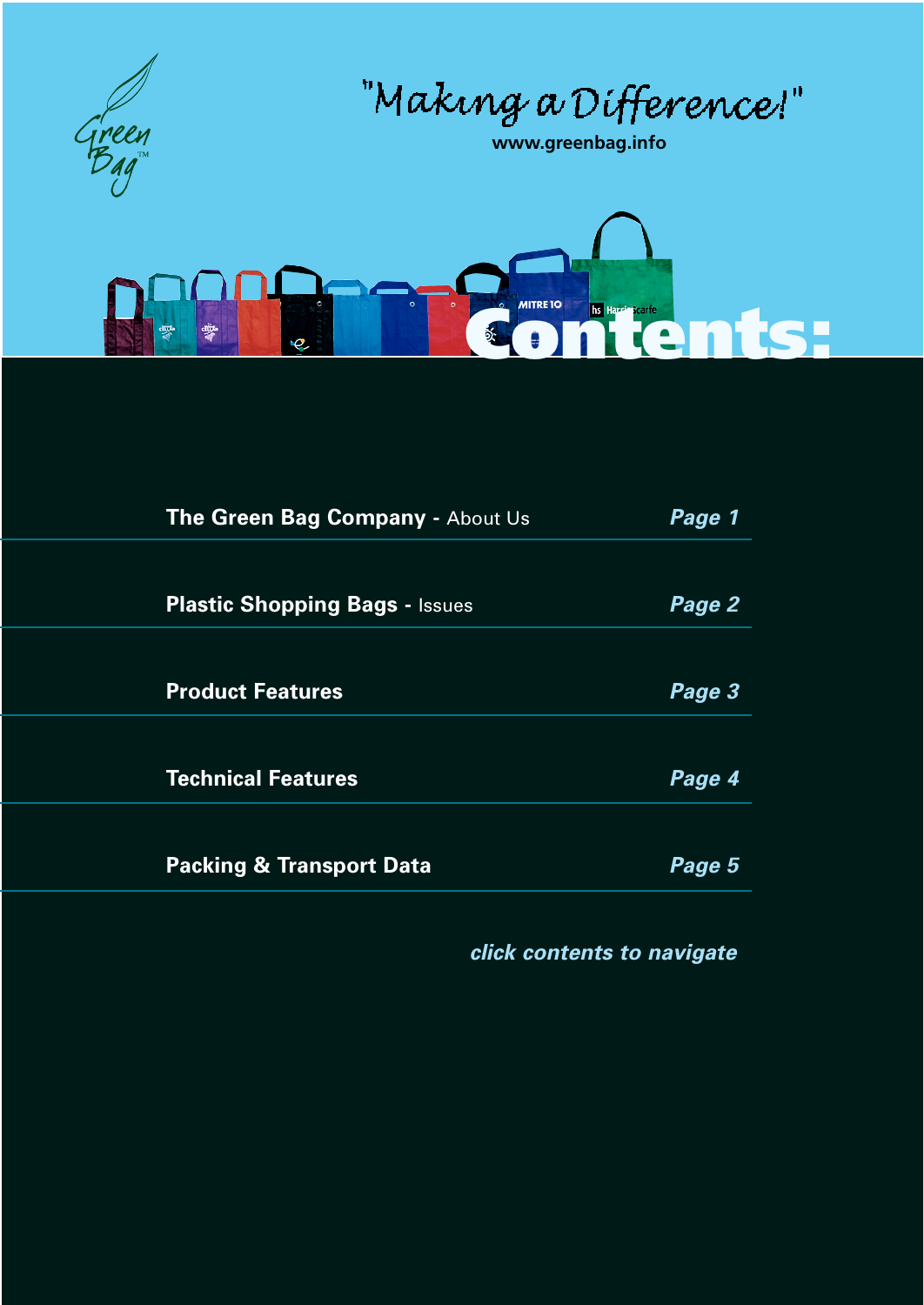<span id="page-1-0"></span>

# **The Green Bag Company – About Us**

**G** reen Bag Pty. Ltd. was established in 2001 as a commercial and highly specialised response<br>to what is now a global problem – the reduction and ultimate elimination of the 520 billion plastic shopping bags consumed each year around the world.

Our work involves the design and ongoing development of a range of financially viable and environmentally acceptable alternatives to what is now generally acknowledged as unsustainable give-away plastic shopping bags.

On start up, and greatly influenced by the progressive and highly effective initiatives undertaken in Ireland following that country's introduction of a levy on plastic bags, our company very successfully pioneered the introduction of the Green Bag system in Australia and New Zealand. Since then we have established a representative presence in France, Italy, Finland, Sweden and most recently the U.S.A. and the U.K.

### *OUR BUSINESS PHILOSOPHY – Products and Services*

Green Bag operates as a specialist advisory, design and product supply company which creatively addresses the needs and opportunities related to this world-wide issue of disposable shopping bags. *In essence, we apply private sector solutions to a social problem.*

### *• Advisory Assistance*

Green Bag Co. consults with government and community bodies on a wide range of educational and awareness raising projects. We also have considerable experience of analysing and responding to individual corporate needs with proven creative and cost effective solutions.

### *• Design*

In addition to our highly successful own-brand range of Green Bag products, we also provide a comprehensive design service, from concept to finished product, as a tailored response to individual company or business requirements.

### *• Product Supply*

We have been very demanding and selective in choosing our manufacturing partners over several years and this has resulted in us evolving a very substantial and reliable production capacity that is quality driven with a fast turn around system.

### *Our Social Commitment*

*In addition to supporting community groups on various local works, we also pledge to contribute financially to positive projects from the sale of our products through initiatives such as the not-for-profit "Green Bag Foundation".*



www.greenbag.i

"Making a Difference!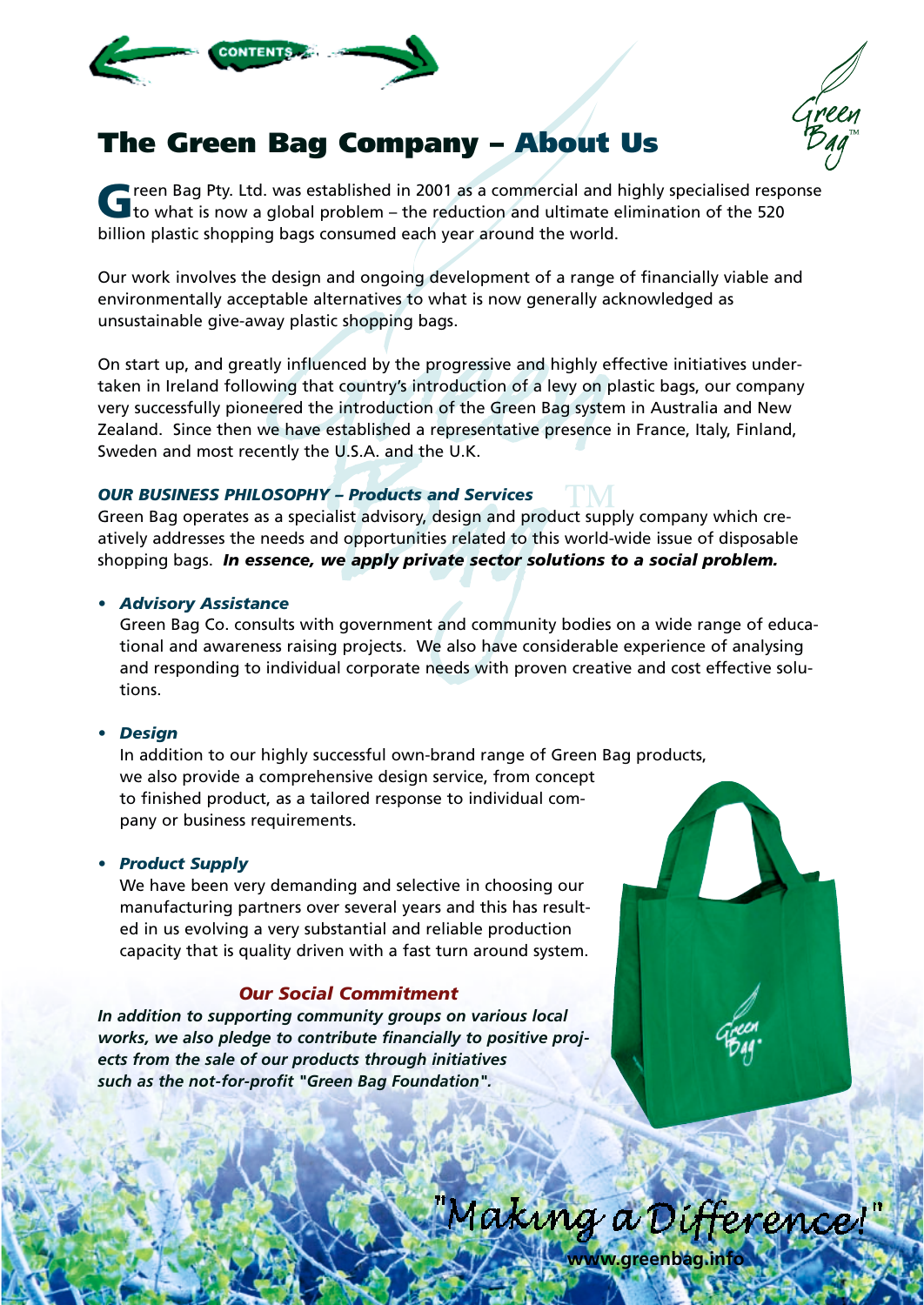# <span id="page-2-0"></span>*PLASTIC SHOPPING BAGS –*



**CONTENTS** 

The problems associated with the ongoing use, indeed abuse,<br>
of plastic shopping bags needs little documentation. Plastic bags are commercially in use for over 25 years and today we consume in excess of 520 billion pieces per annum!

Rapidly growing public opinion suggests that the days of plastic shopping bags are numbered; plastic bags are unsustainable. They are environmentally unsound and will not remain economically viable as they become more socially unacceptable – whether legislation or environmental levies are introduced or not. However, a change of shopping habits is what is required, not biodegradable or other short-term solutions. It is timely and indeed opportune for the retail sector to take a lead role in replacing an unsustainable system that is on its way out.

### *So have disposable shopping bags a future? – No, quite clearly they do not.*

### **WHAT CAN BE DONE?**

While governments and environmentalists grapple with possible solutions to eradicate the problem, we at **Green Bag** believe that there also needs to be creative private sector solutions applied to the process. In essence we see ourselves progressing practical, commercial responses to a social problem that simply will not go away - without a dedicated and creative approach to finding lasting solutions.

Unfortunately to-date both consumers and retailers have had very little by way of real or viable alternatives to the destructive plastic bag. Poor design coupled with materials such as paper (which in its own right creates secondary problems), jute and calico etc. while useful and help foster a move away from disposable plastic bags are, in practical terms, limited and fall well short of cost-effective long-term solutions.

Research confirms that the vast majority of people currently using plastic shopping bags would make a change to non-disposable re-usable bags if offered, practical, accessible, affordable and attractive alternatives. This is the challenge for the commercial sector and one that the **Green Bag Co**. embraces.

"Making a Difference!"







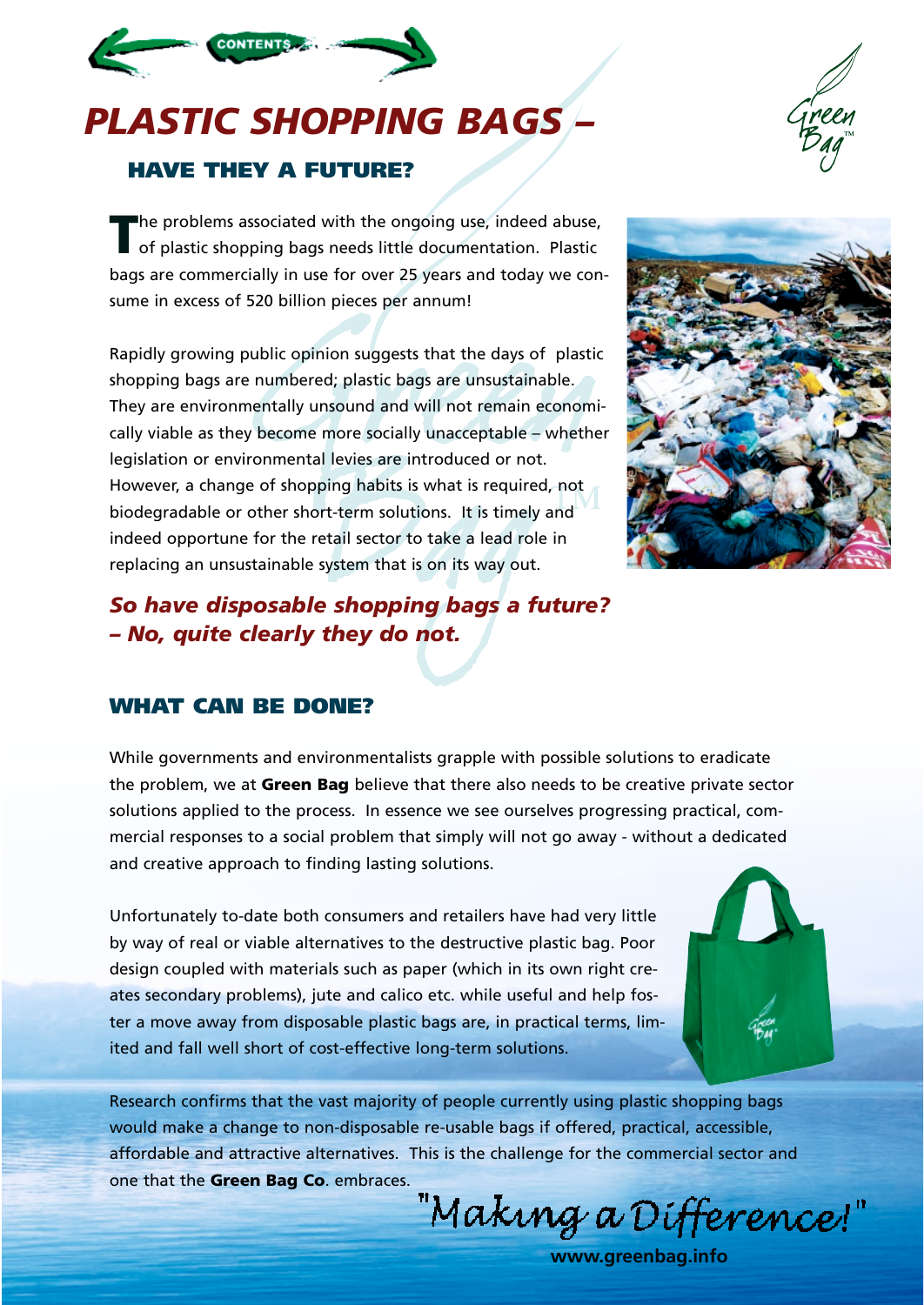<span id="page-3-0"></span>



# **PRODUCT FEATURES**

**C**hoosing the most appropriate raw materials (NWPP) is in itself only half a solution, if not coupled with excellent design. Foremost there must be particular consideration and emphasis given to practicality for the user, with aesthetically attractive features very important for shoppers and retailers alike.

The basic concept and shape of the standard Green Bag was in fact first influenced by customers and supermarket checkout staff, so it really was *created by customers for customers.*

#### *PRACTICAL FEATURES INCLUDE:*

- **Easy to pack and unpack due to wide base**
- **Easier to carry because of its strong wide handles and sturdy stabilising base**
- **Holds the equivalent of four plastic bags each time it is used, thereby removing thousands of plastic bags over its lifespan**
- **100% recyclable and re-usable**
- **Materials used are non toxic, non corrosive and non-allergenic**
- **Our material is water repellent and so avoids bacteria and odours**
- **Is visually attractive with distinctive green colour and trade mark**
- **Is readily available and very affordable**

#### *Confidence in our products.*

**Green Bag** products, depending on usage, typically have a two to three year life-span. After this time we expect that they will be "retired" and deposited for recycling. In the unlikely event of any user dissatisfaction concerning the durability of our Green Bag range of products in the 12 months following purchase we will be more than happy to replace any such item.

Making a Difference!"

**www.greenbag.info**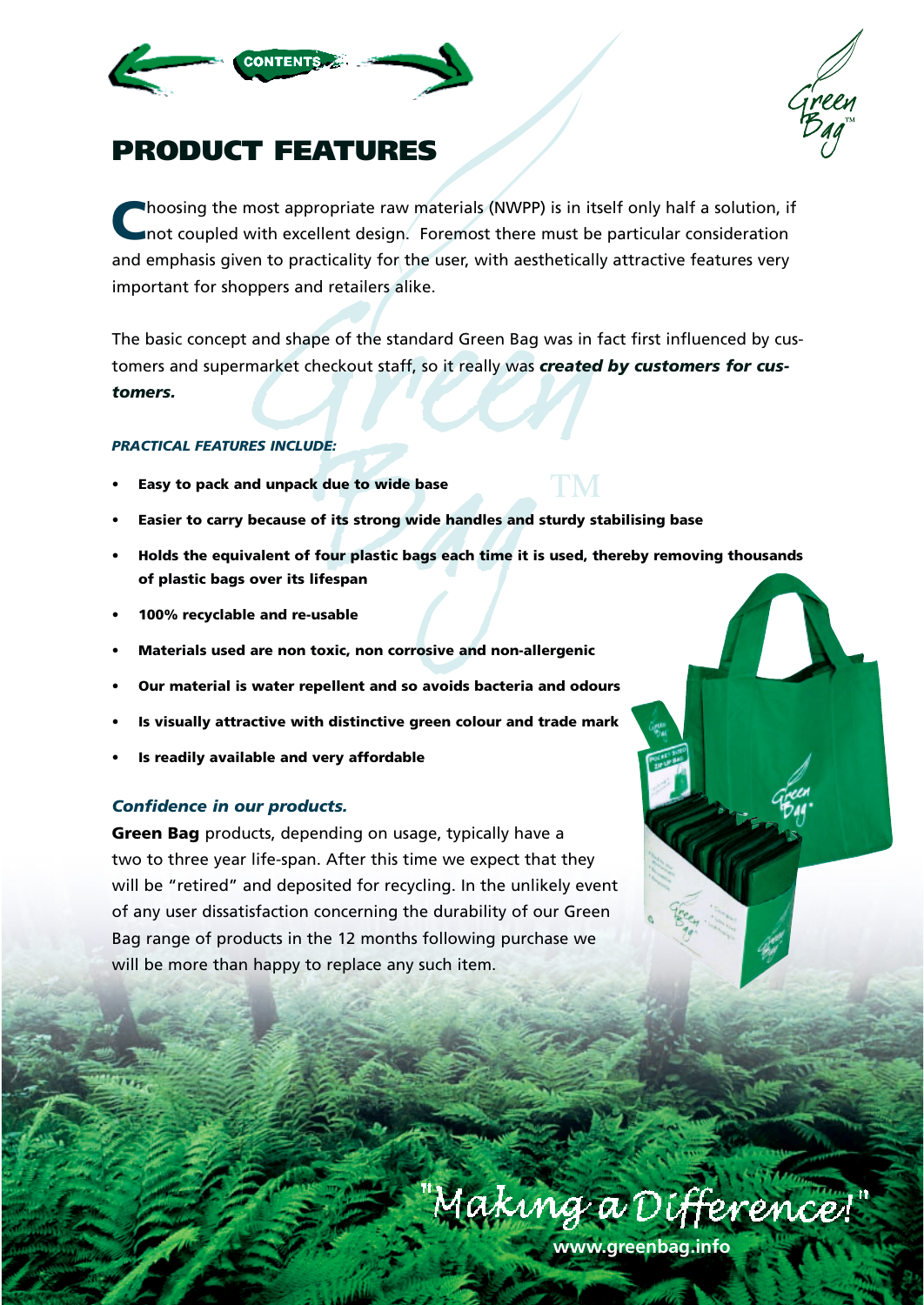<span id="page-4-0"></span>



# **Green Bag Products – Technical Features**

**N**umerous materials and designs were very carefully considered and field-tested before selecting and committing to the properties and elements that make our Green Bag range.

Critical in our thinking of course was that the materials we selected were safe, to both humans and the environment, re-usable and 100% recyclable. There is little point however in achieving these features if they cannot be produced in efficient quantities and at prices that are affordable to the community. The use of non-woven polypropylene (NWPP) offered us all of these characteristics and more.

Polypropylene is not an entirely new material and is currently widely used in the production of medical garments such as surgical gowns, caps, masks and gloves.

### *Technical Features include:*

- NWPP is composed of fine fibres and reinforced by heatsealing, spun bonded fabrics which improve the softness to touch.
- NWPP is lighter than that of polyester and nylon but is still far stronger and sturdier than both.
- NWPP fibre has excellent chemical resistance from corrosion so its physical properties will not be affected by any chemicals or solvents.
- NWPP is made from hydrophobic polypropylene materials, making it water repellent, machine washable and also has an excellent air permeability.
- NWPP complies with FDA regulations, contains no toxic materials, no odour and will not cause allergy to human skin.
- All dyes used are harmless and are colour fast.

### *Our Promise & Guarantee*

We are extremely proud of all our Green Bag products and we are confident that they will meet the most demanding of standards. In the unlikely event that the product does not meet an individual users expectations we will be happy to replace any item within a year of purchase.



**www.greenbag.info**

"Making a Differeni